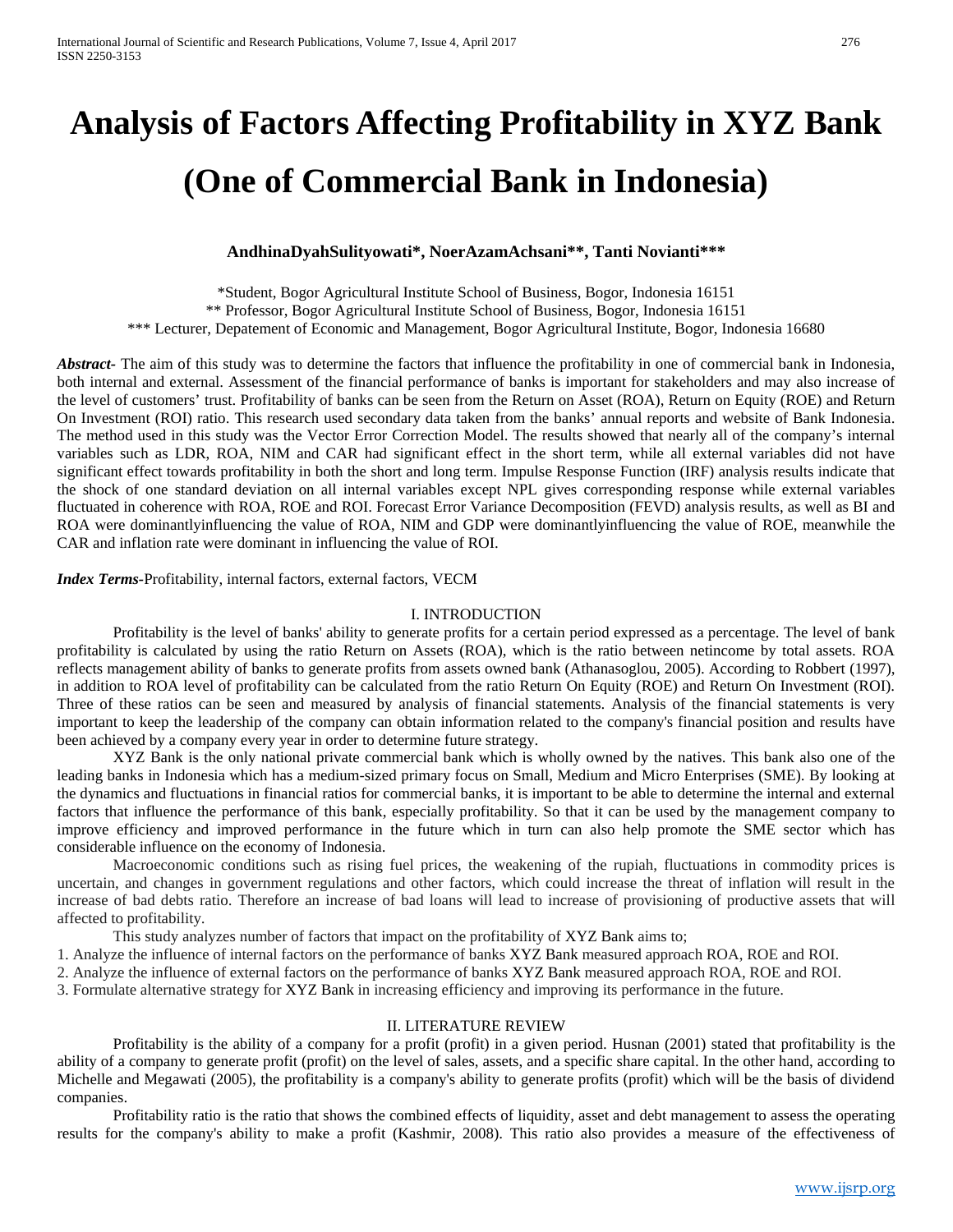management of a company. According to S. Munawir (2004), the analysis of the profitability of a company's ability to generate profits for a certain period. This analysis measures the overall performance, the company and efficiency in the management of assets, liabilities and wealth. There are three ratios are often used to measure profitability, namely Return ON Assets (ROA), Return On Investment (ROI) and Return On Equity (ROE).

Research on the measurement of bank performance with regard to profitability by using financial ratios have been conducted in several countries. Anto and Wibowo (2011) examines the impact of macroeconomic variables on the profitability of Islamic banking in Indonesia. This study uses error correction models (ECM) using samples of three Islamic banks have published financial statements of the first quarter of 2006 until the third quarter of 2011. Results from this study showed that the only variable interest rate has an influence on the profitability of Islamic banking in Indonesia. Test Dickey-Fuller (DF) and Augmented Dickey-Fuller (ADF) to prove that there is a long-term co integration between the Gross Domestic Product (GDP), inflation, interest rates, market share, money supply and profitability of Islamic banking.

Masood (2009) conducted research on an empirical study on the profitability of banks in Saudi Arabia. This study aimed to analyze the determinants of profitability of banks in Saudi Arabia in the period 1999-2007 to investigate the cointegration and the interrelationships between the Return On Assets (ROA) and Return On Equity (ROE). Analyses were performed using Augmented Dickey Fuller test (ADF), Johansenscointegration test and Granger causality test. The results of this study indicate that there is a strong cointegration relationship between the variables.

In 2012, Masood also doing research on whether there is cointegration and reciprocal relationship between non-stationary variables on the profitability of banks in China. This study took data from the 2003-2007 period, with the variables studied are the total assets and total equity of banks in China. Data analysis used Augmented Dickey Fuller (ADF), Johansen cointegration test and Granger causality test. The results of this study suggest that the relationship between the two variables is proven and cointegrated strongly.

Cudia (2012) in his study stated that the global financial crisis in 2008 led to huge losses at financial institutions and led to a decrease in economic activity. Research conducted to analyze the impact of the financial crisis on the export sector in the Philippines using vector auto regression (VAR). Variables studied form of Gross Domestic Product (GDP), the currency movement in the exchange rate Philippine Peso (PHP) to US Dollar (USD) as well as changes in the value of GDP of USA and the import value of the USA as the main trading partner of the Philippines. The results of this study indicate that the global financial crisis affect the export performance as the Philippines and also affects the changes in export policies in the Philippines.

KAYIKCI conduct research on the determinants of the current account in Turkey by using vector auto regression approach in 2011. The aim of this study was to examine similarities between the theoretical research results with a current account deficit of economic variables in Turkey. The data used are taken from the period 1987 to 2009. Selection of variables related to the current account have economic explanations difficult to decide until the end of the variables used is the ratio to GDP Current Account (CA), Real Gross Domestic Product Growth Rate (GROWTH), the ratio of Gross Capital Fornation to GDP (INV), the ratio of Saving to GDP (SAV), the ratio of Exports and Imports to GDP (OPEN), Growth of Brent Oil Prices in Europe (OIL), the Consumer Price Index Growth Rate (INF) and Reel Effective Exchange Rate (REER). The results of this study show that inflation has a positive influence on the current account in which growth, the ratio of exports and imports, high oil prices and the appreciation of the exchange rate caused the current account balance deteriorated.

Based on the above results, still need to be tested again internal and external factors affecting the profitability ofXYZ Bank. This study aimed to analyze the influence of the internal and external factors on the performance of XYZ Bank measured approach ROA, ROE and ROI. Problem in this study was to examine whether factors internal and external factors have an influence on the profitability of XYZ Bank. From the results of this study are expected to be useful and provide an alternative managerial implications for XYZ Bank in increasing efficiency and improving its performance in the future.

#### III. METHODOLOGY

The data used in this research is quantitative data. The dependent variable data such as ROA, ROE and ROI derived from published financial statements of XYZ Bank in website of Bank Indonesia. Data of independent variable in the form of LDR, CIR, CAR, NIM and NPL derived from the publication of the annual financial report of XYZ Bank in websiteof Bank Indonesia. Independent variable data such as BI Rate, Exchange Rate, Inflation, GDPwas also obtained from the website of Bank Indonesia. All data will be used is a time series data from 2000 to June 2015 per three months.

The method used in this research is Autoreggression Vector (VAR) or Vector Error Correction Model (VECM), followed by analysis of the response to shocks by using Impulse Response Function (IRF) and continued with the analysis of the contribution using the Forecast Error Variance Decomposition (FEVD). To meet the rules of statistics, testing the pre-estimation, among others, the unit root test with the purpose of examining stationarity data by using Augmented Dickey-Fuller Test (ADF), then proceed with the determination of the optimal lag. The selected candidate lag is the lag length according to the criteria Likelihood Ratio (LR), Final Prediction Error (FPE), Akaike Information Criterion (AIC), Schwarz Information Criterion (SC) and Hannan-Quinn Criterion (HQ). The next test is to determine whether there is cointegration relationship between variables. If there is no cointegration relationship, unrestricted VAR models can be applied. But if there is a relationship between the series cointegration, VECM models used. Pretesting phase last estimate is Granger causality test to determine whether or not two-way relationship between variables. The following is a general equation of testing using the VAR / VECM;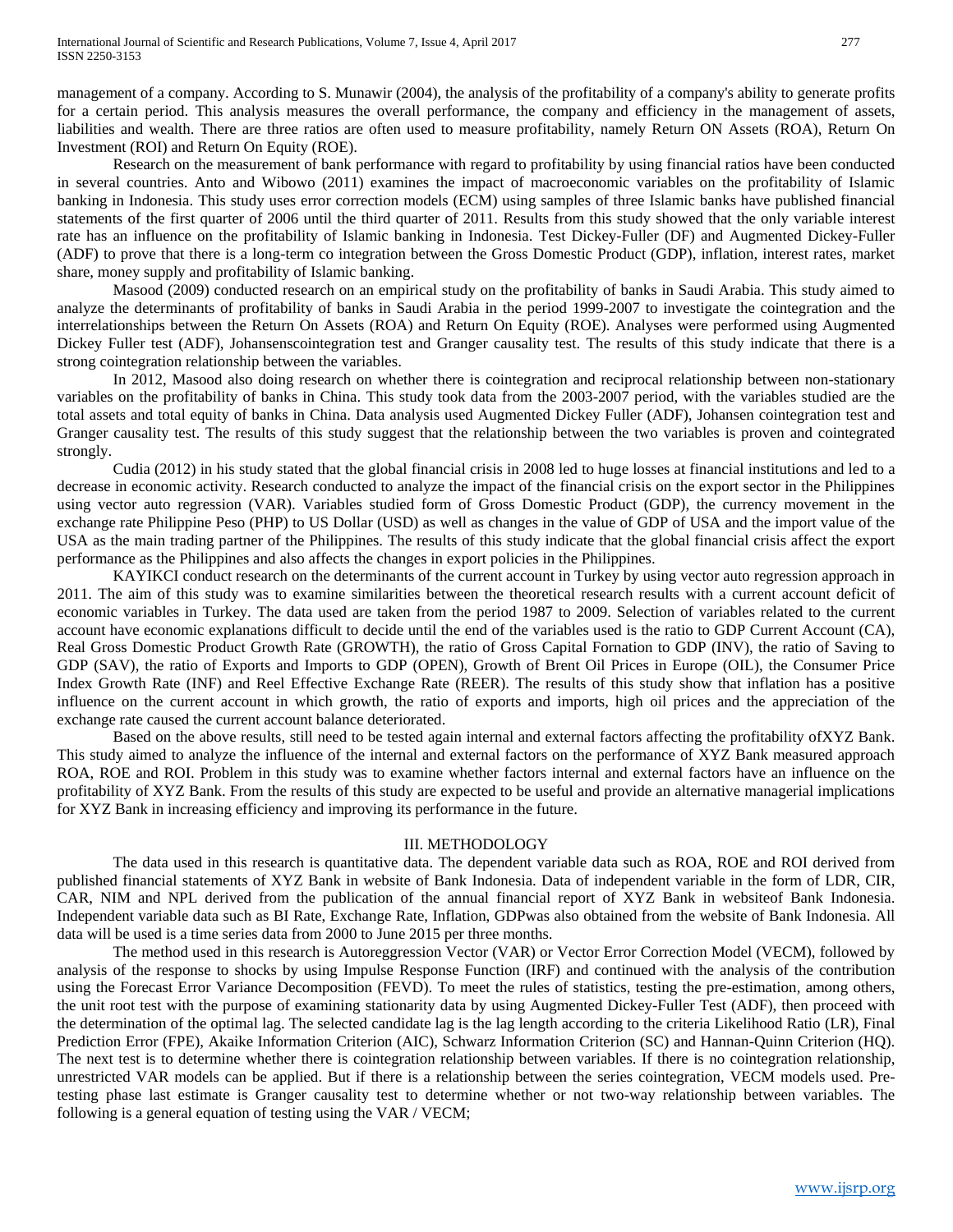International Journal of Scientific and Research Publications, Volume 7, Issue 4, April 2017 278 ISSN 2250-3153

ROA Profitability Test

- 1. Internal Factor
- $ROA_t = C_1 + \alpha_1 ROA_{t-1} + \alpha_1 LDR_{t-1} + \alpha_1 CIR_{t-1} + \alpha_1 NIM_{t-1} + \alpha_1 CAR_{t-1} + \alpha_1 NPL_{t-1}$ 2. External Factor
	- $ROA_t = C_1 + \alpha_1 ROA_{t-1} + \alpha_1 BI Rate_{t-1} + \alpha_1 Exc_{t-1} + \alpha_1 Inf_{t-1} + \alpha_1 GDP_{t-1} + \alpha_1 JCI_{t-1}$

#### ROE Profitability Test

- 1. Internal Factor
- $ROEt = C1 + \alpha 1ROE_{t-1} + \alpha 1LDR_{t-1} + \alpha 1CIR_{t-1} + \alpha 1NIM_{t-1} + \alpha 1CAR_{t-1} + \alpha 1NPL_{t-1}$ 2. External Factor
- $ROE_t = C_1 + \alpha_1 ROE_{t-1} + \alpha_1 BI Rate_{t-1} + \alpha_1 Exc_{t-1} + \alpha_1 Inf_{t-1} + \alpha_1 GDP_{t-1} + \alpha_1 JCI_{t-1}$

# ROI Profitability Test

1. Internal Factor

 $ROIt = C1 + \alpha 1ROI_{t-1} + \alpha 1LDR_{t-1} + \alpha 1CIR_{t-1} + \alpha 1NIM_{t-1} + \alpha 1CAR_{t-1} + \alpha 1NPL_{t-1}$ 2. External Factor

ROIt = C1 +  $\alpha$  1ROI<sub>t-1</sub> +  $\alpha$ 1BI Rate<sub>t-1</sub> +  $\alpha$ 1Exc<sub>t-1</sub> +  $\alpha$ 1Inf<sub>t-1</sub> +  $\alpha$ 1GDP<sub>t-1</sub> +  $\alpha$ 1JCI<sub>t-1</sub>

#### Legenda:

| <b>ROA</b> | $=$ Return On Asset       | CAR                               | $=$ Capital Adequacy Ratio  |
|------------|---------------------------|-----------------------------------|-----------------------------|
| <b>ROE</b> | $=$ Return On Equity      | NPL.                              | $=$ Non Performing Loan     |
| ROI        | $=$ Return On Investment  | $BI Rate = \text{Benchmark Rate}$ |                             |
| C          | $=$ Constanta             | Exc                               | $=$ USD-IDRExchange Rate    |
| <b>LDR</b> | $=$ Loan to Deposit Ratio | Inf                               | $=$ Inflation value         |
| <b>CIR</b> | $=$ Cost to Income Ratio  | GDP                               | $=$ Gross Domestic Product  |
| <b>NIM</b> | $=$ Net Interest Margin   | JCI                               | $=$ Jakarta Composite Index |
|            |                           |                                   |                             |

# IV. RESULTS AND DISCUSSIONS

The data used in this study has been carried out pre-test estimates include unit root test (unit root test). ROA unit root test results as well as internal and external variables XYZ Bankentire data are stationary at first difference where it appears that the value of the whole variable ADF is smaller than the critical value McKinnon. The next test is to determine the optimal lag by comparing the Akaike Information criterion (AIC) and the Schwartz Criterion (SC) of each test lag. Johansen cointegration test results with Cointegration Test to determine the cointegrating rank indicates that there is cointegration between variables. Due to the cointegration, that means the data can be analyzed using Vector Error Correction Model. VECM estimation results on internal factors variables on ROA, ROE, and ROI can be seen in Table 1.

Table 1. Estimation results VECM internal variable factors against ROA, ROE and ROI

|                 | <b>SHORT TERM</b> |             |             |             |              |                  |  |
|-----------------|-------------------|-------------|-------------|-------------|--------------|------------------|--|
| <b>VARIABLE</b> | <b>ROA</b>        |             | <b>ROE</b>  |             | <b>ROI</b>   |                  |  |
|                 |                   |             |             |             | <b>T-</b>    |                  |  |
|                 | Coefisient        | T-Statistic | Coefisient  | T-Statistic | Coefisient   | <b>Statistic</b> |  |
| CointEq1        | 0.088297          | 0.47172     | 0.004277    | 0.13843     | 2.27927      | 9.40133          |  |
| $D(ROA(-1))$    | $0.565742*$       | 3.08303     | $-0.104536$ | $-0.639$    | $-0.334094*$ | $-2.47526$       |  |
| $D(ROA(-2))$    | 0.2925            | 1.83984     | 0.070596    | 1.12315     | $-0.009746*$ | $-2.27057$       |  |
| $D(LDR(-1))$    | $-0.002545$       | $-0.40415$  | 0.071365    | 1.14039     | $-0.009563*$ | $-2.1918$        |  |
| $D(LDR(-2))$    | $0.010206*$       | $-1.67076$  | 0.262221    | 0.90847     | $-0.001359$  | $-0.08142$       |  |
| $D(CIR(-1))$    | 0.032785          | 0.95321     | 0.583479    | 2.09514     | 0.006544     | 0.41868          |  |
| $D(CIR(-2))$    | $0.064564*$       | 2.19496     | 1.345819*   | $-2.14021$  | 0.03848      | 1.09100]         |  |
| $D(NIM(-1))$    | $-0.115497$       | $-1.76051$  | 1.198979*   | 1.86404     | 0.058707     | 1.52651          |  |
| $D(NIM(-2))$    | $-0.056364$       | $-0.81667$  | 0.317091    | 0.86352     | $-0.045325$  | 1.68403          |  |
| $D(CAR(-1))$    | $-0.049726$       | $-1.21528$  | 0.03404     | 0.08805     | $0.065555*$  | 2.50253          |  |
| $D(CAR(-2))$    | $-0.015699$       | $-0.40786$  | $-0.304767$ | $-0.33724$  | $-0.045464$  | $-0.84201$       |  |
| $D(NPL(-1))$    | 0.021113          | 0.17203     | $-0.592693$ | $-0.7141$   | $-0.061145$  | $-1.26056$       |  |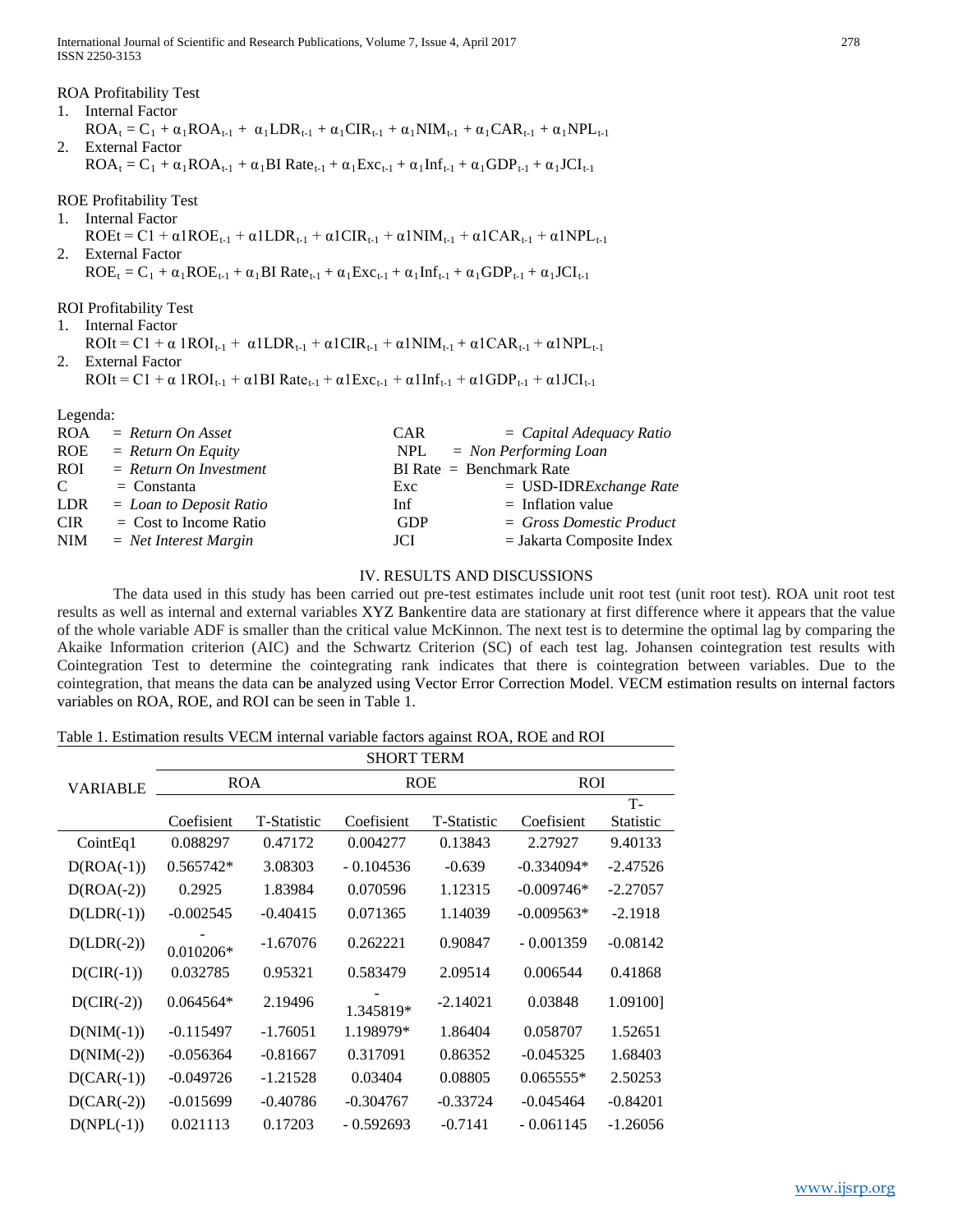| $D(NPL(-2))$     | $-0.139333$ | $-1.45866$ |             |            |          |         |  |  |  |
|------------------|-------------|------------|-------------|------------|----------|---------|--|--|--|
| <b>LONG TERM</b> |             |            |             |            |          |         |  |  |  |
| $LDR(-1)$        | $-0.001233$ | $-0.23651$ | $-0.904811$ | $-3.10232$ | 0.004149 | 3.95472 |  |  |  |
| $CIR(-1)$        | $-0.074775$ | $-2.392$   | 1.745871    | 1.00213    | 0.009576 | 1.57769 |  |  |  |
| $NIM(-1)$        | 0.142676    | 1.58362    | 13.02601    | 2.57266    | 0.034439 | 1.54304 |  |  |  |
| $CAR(-1)$        | 0.17483     | 6.08235    | 7.050276    | 4.15555    | 0.065871 | 11.2459 |  |  |  |
| $NPL(-1)$        | 0.508608    | 4.06806    | 9.089183    | 1.33324    | 0.000162 | 0.64208 |  |  |  |

The estimation results of Vector Error Correction model shown in Table 1 shows that in the short term ROA leave a positive and significant impact on ROA itself amounted to 0.565742. This means that the ROA with a lag of one month before giving a boost ROA coming months amounted to 0.565742% (ceteris paribus). Similarly, the variable CIR significant positive effect on ROA of 0.0064564, which means that the increase in ROA two months earlier will lead two months later ROA increased by 0.0064564%. LDR variable is negative and significant effect in the short term to ROA amounted to 0.010206, which means that an increase in the LDR with a lag of two months earlier resulted in a decrease in ROA two months of the coming of 0.010206%.

VECM estimation results to the ROE variable internal factors shown in Table1 also shows that in the short term CIR have negative and significant impact on ROE amounted to 1.345819. This means that the increase of CIR that occurred in the two previous periods will lower ROE in two periods thereafter of 1.345819%. Another variable that has a short-term impact is NIM with a negative and significant influence amounted to 1.198979, which means that the increase in NIM of the previous period will have an effect on increasing ROE amounted to 1.198979% in the period thereafter.

VECM estimation result of internal factors on the ROI variables shown in Table 1 shows that in the short term ROI variables gives a negative influence and significant to himself for two years in a row amounted to 0.957003 and 0.334094. This means that the improvement that occurred in the ROI of the previous period resulted in a decrease in ROI for a period thereafter of 0.957003% and increased ROI in the two previous periods led to a lower ROI on two periods thereafter of 0.334094%. Variable LDR also have a negative influence and significant for two years against an ROI of 0.009746% and 0.009563%, which means that the increase in LDR at one and two previous periods resulted in ROI on one and two periods thereafter decreased respectively by 0.009746% and 0.009563%. Another variable that has the effect of CAR which are significant positive effect on ROI of 0.065555, the meaning is that the increase in CAR in the two previous periods affect the ROI on two periods thereafter of 0.065555%. VECM estimation results of external factors on ROA, ROE, and ROI can be seen in Table 2.

|                    | <b>SHORT TERM</b> |                  |             |                  |              |                    |  |  |
|--------------------|-------------------|------------------|-------------|------------------|--------------|--------------------|--|--|
| <b>VARIABLE</b>    | <b>ROA</b>        |                  | <b>ROE</b>  |                  |              | <b>ROI</b>         |  |  |
|                    |                   | $T -$            |             | $T -$            |              |                    |  |  |
|                    | Coefisient        | <b>Statistic</b> | Coefisient  | <b>Statistic</b> | Coefisient   | <b>T-Statistic</b> |  |  |
| CointEq1           | $-0.013583$       | $-0.11282$       | 0.127127    | 1.05007          | $-0.009202$  | $-0.40247$         |  |  |
| $D(ROA(-1))$       | 0.521406*         | 2.8672           | 0.135711    | 0.71409          | $0.347426*$  | 2.6543             |  |  |
| $D(ROA(-2))$       | 0.512775*         | 2.90077          | $-0.131366$ | $-0.77539$       | $0.595047*$  | 4.55911            |  |  |
| $D(BI_RATE)$<br>1) | $-0.076171$       | $-0.49597$       | 1.026554    | 0.84168          | $-0.059909$  | $-0.40995$         |  |  |
| D(BI_RATE(-<br>2)) | 0.14498           | 1.04599          | $-0.111898$ | $-0.09483$       | 0.093528     | 0.73431            |  |  |
| $D(EXC(-1))$       | $-0.000017$       | $-0.11893$       | 0.000448    | 0.30662          | $-0.00001$   | $-0.07448$         |  |  |
| $D(EXC(-2))$       | $-0.000185$       | $-1.41541$       | $-0.001138$ | $-0.84971$       | $-0.0000767$ | $-0.59497$         |  |  |
| $D(INF(-1))$       | $-0.003363$       | $-0.07289$       | $-0.181741$ | $-0.47826$       | $-0.057314$  | $-1.16138$         |  |  |
| $D(INF(-2))$       | 0.015613          | 0.36297          | $-0.081692$ | $-0.21536$       | 0.011482     | 0.23066            |  |  |
| $D(GDP(-1))$       | 0.054391          | 0.30977          | $-1.318902$ | $-0.95385$       | $-0.042442$  | $-0.28271$         |  |  |
| $D(GDP(-2))$       | $-0.193739$       | $-1.25273$       | $-0.652802$ | $-0.4806$        | 0.087478     | 0.58402            |  |  |
| $D(JCI(-1))$       | 0.000208          | 0.74016          | 0.000709    | 0.24747          | $-0.0000189$ | $-0.06332$         |  |  |
| $D(JCI(-2))$       | $-0.000608$       | $-0.19543$       | $-0.001500$ | $-0.48783$       | $-0.0000637$ | $-0.19989$         |  |  |
|                    | <b>LONG TERM</b>  |                  |             |                  |              |                    |  |  |
| $BI_RATE(-1)$      | $-0.055123$       | $-0.91531$       | 2.609573    | 5.45397          | 1.244754     | 5.57948            |  |  |

Table 2. Estimation results VECM external variable factors againstROA, ROE andROI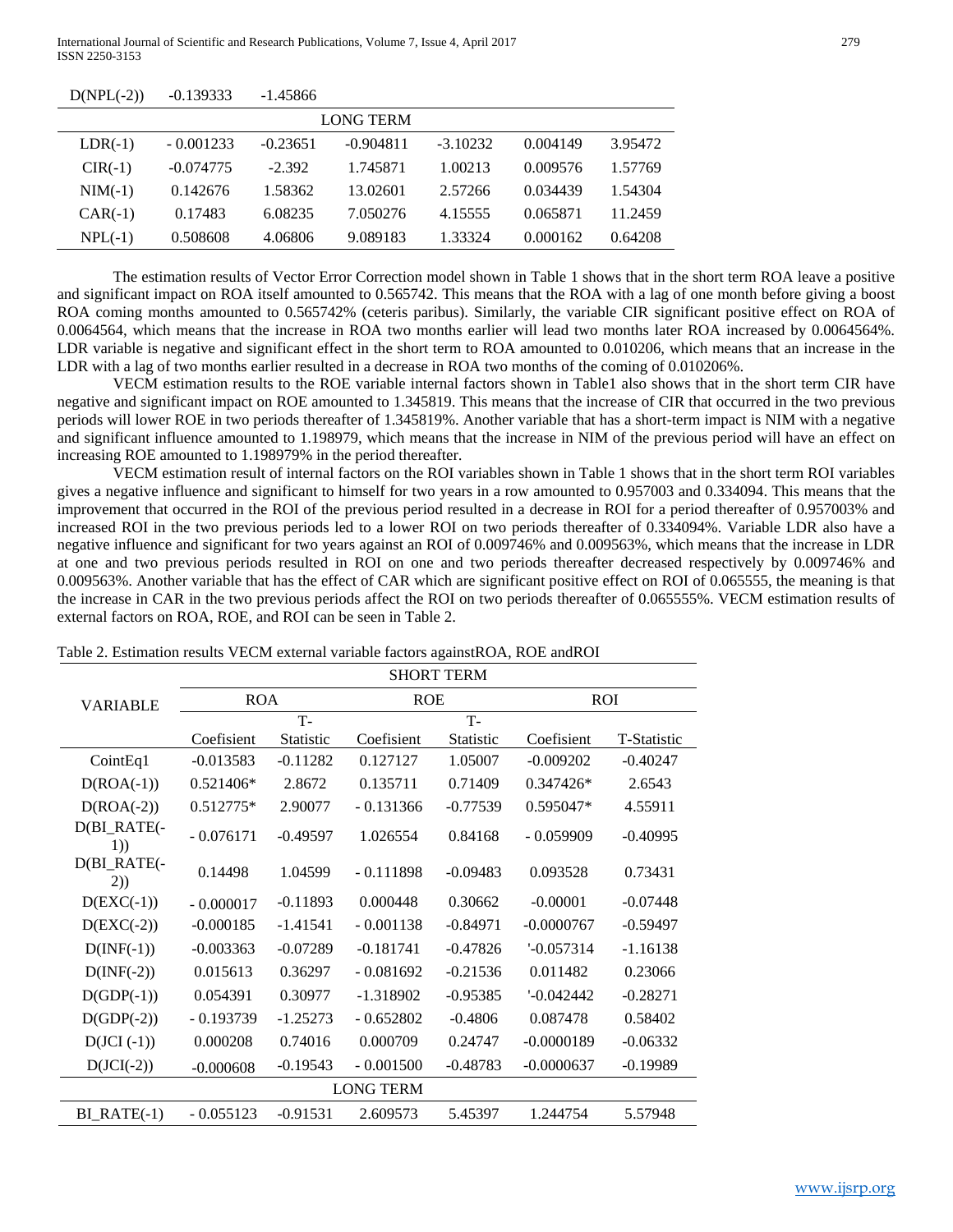|                                                       | 3.69908    | 0.002561    | $-2.64633$ | $-0.003783$ | -4.36275  | $\overline{\phantom{a}}$<br>0.000871 | $EXC(-1)$ |
|-------------------------------------------------------|------------|-------------|------------|-------------|-----------|--------------------------------------|-----------|
| Table 2 shows that                                    | $-8.83732$ | $-2.225031$ | -1.43288   | $-0.630103$ | 3.42071   | 0.206303                             | $INF(-1)$ |
| the whole of macroeconomic<br>variables<br>did<br>not | 3.44261    | 2.863715    | $-0.33193$ | $-0.570711$ | - 5.89746 | -1.390265                            | $GDP(-1)$ |
| significantly affect the ROA,                         | $-3.05316$ | $-0.001529$ | $-0.32449$ | $-0.000326$ | 5.73215   | 0.000802                             | $JCI(-1)$ |
| ROE and ROI both in short                             |            |             |            |             |           |                                      |           |

term and long term. Only ROA which has a positive and significant impact on itself in the short term for 2 years, that is equal to 0.521406 and 0.512775. This means the improvement occurring in ROA at one and two previous periods resulting in an increase in ROA one and two periods after each of 0.521406% and 0.512775%. Table 5 also shows the ROI has a positive influence and significant to himself in the first and second years (short term) respectively 0.347426 and 0.595047%, which means that an increase ROI on one and two previous periods resulting in increased ROI row by 0.347426 % and 0.595947% at one and two periods thereafter.

### **Test Results Impulse Response Function (IRF)**

Ē,

Analysis of the impact of internal factors variable shocks on the profitability of XYZ Bank which is reflected on the ROA, ROE and ROI ratio are measured using the IRF function to determine the response of an endogenous variable to shock on a particular variable. Impulse response is the response of a dependent variable when getting shocks or innovations independent variables of one standard deviation. The purpose of this analysis to be able to see the response of long-term dynamics of each variable when there is a certain shock of one standard deviation in each equation.

In Figure IRF presented the results during the 50 months ahead of the model VECM to see the response to ROA, ROE and ROI to shocks LDR variable.Shocks that occur in the company's Loan to Deposit Ratio responded positively by ROA, ROE and ROI XYZ Bank. Shocks that occur in CIR responded negatively by ROA, ROE and ROI. Shocks in NIM responded positively by ROA, ROE and ROI. Shocks that occur in CAR responded positively by ROA, ROE and ROI. Shocks that occur in NPL responded negatively by ROE, but responded positively by ROA and ROI of XYZ Bank.

Shocks that occurred on macroeconomic variables (BI Rate) responded positively by ROA, ROE and ROI. Shocks that occur in Exchange Rate responded positively by ROA and ROE, but responded negatively by ROI. Shocks that occur in Inflation responded positively by ROA and ROI, but responded negatively by ROE. Shocks that occur in GDP responded negatively by ROA and ROI, but responded positively by ROE. Shocks that occur in JCI responded negatively by ROA and ROI, but the positive response by the ROE of XYZ Bank.

#### **Internal Factors External Factors**





Figure 1. Response ROA, ROE and ROI to shocks CIR (internal factors) and BI Rate (external factors)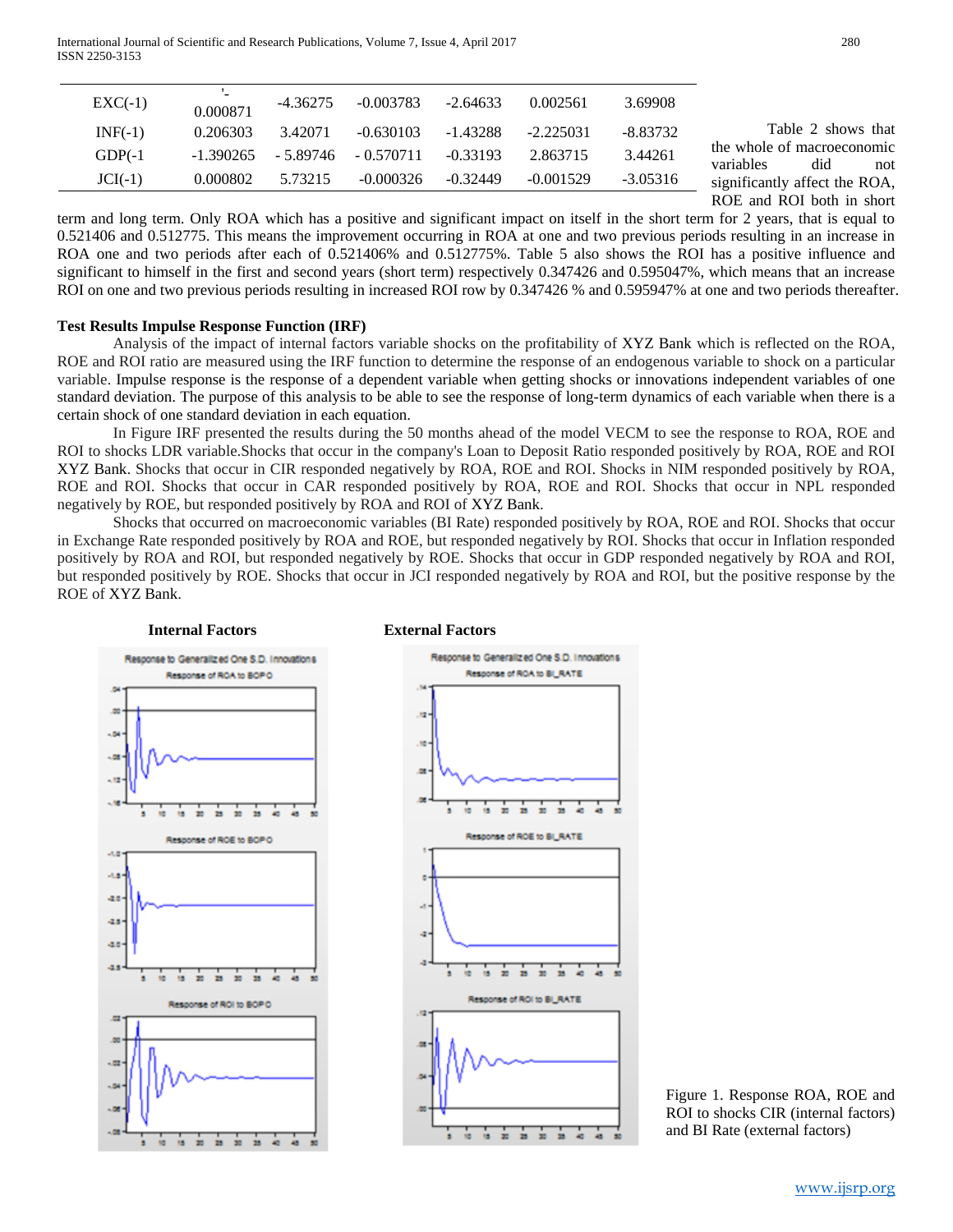#### **Results Forecast Error Variance Decomposition (FEVD)**

Forecast Error Variance Decomposition is an analysis that is used to see how much influence or contribution of a particular variable shocks to endogenous variables. This analysis generates information about how strongly the composition of the role of other variables in the model VECM. The contribution of each variable can be seen in Figure 2.

FEVD analysis results on the internal factors of the company shows that the variable CIR has the largest contribution to the ROA and ROI, then the variable CAR has the largest contribution to the ROE. ROA is the ratio obtained from the ratio of total operating expenses to operating income of banks and is often used as the company's efficiency. ROA ratio greater indicates a lack of the ability of a bank to reduce the cost of operations. CIR have a negative effect to banks's performance, which shows that the larger the ratio of total operating expenses to operating income would lead to lower profitability (Mawardi, 2005).



Figure 2. Results of the analysis of the variables FEVD internal and external factors on

 ROA, ROE, and ROI

Capital Adequacy Ratio (CAR) provided the largest contribution to the profitability of banks areproxied by Return On Investment (ROI). According to Bank Indonesia, CAR is a ratio that shows how much the total assets of banks that contain risks (credit, investments, securities, bills to other banks) is also financed from own capital. CAR ratios set by Bank Indonesia is at least 8%, assuming the bank is able to absorb losses that might arise from banking operations. The greater the ratio of CAR owned a bank, the bank further increased solvency will affect the bank's performance improvement due to the losses incurred can be absorbed by the bank owned capital (Tariq, 2014)

On the external factors, the exchange rate has the largest

contribution to the ROA and ROE, while the variable inflation and BI simultaneously have the largest contribution to ROI of XYZ Bank. Foreign exchange rates can be defined as the amount of domestic money is needed, namely the number amount needed to obtain one unit of the US Dollar. The exchange rate used in this study is the middle rate between the selling rate buying rate of USD-IDR. According to Van Greuning (2011) the currency risk posed by the change in the exchange rate between the currency of domestic banks and other currencies. It is derived from a mismatch in assets and liabilities that are valued in different currencies. Noncompliance can lead to a bank experiencing losses due to exchange rate movements. This means that the strengthening that occurs in IDR resulted in increased profitability of XYZ Bank.

XYZ Bank as foreign exchange bank that facilitate international trade cannot avoid being influenced by the exchange rate for its involvement in the foreign exchange market. According to Dwijayanthy and Naomi (2009), the effect of foreign currency exchange rates on the profitability of banks to identify if the exchange rate appreciation and depreciation will have an impact on foreign currency bank obligations at maturity. In addition to facilitating international trade, banks can also be affected by exchange